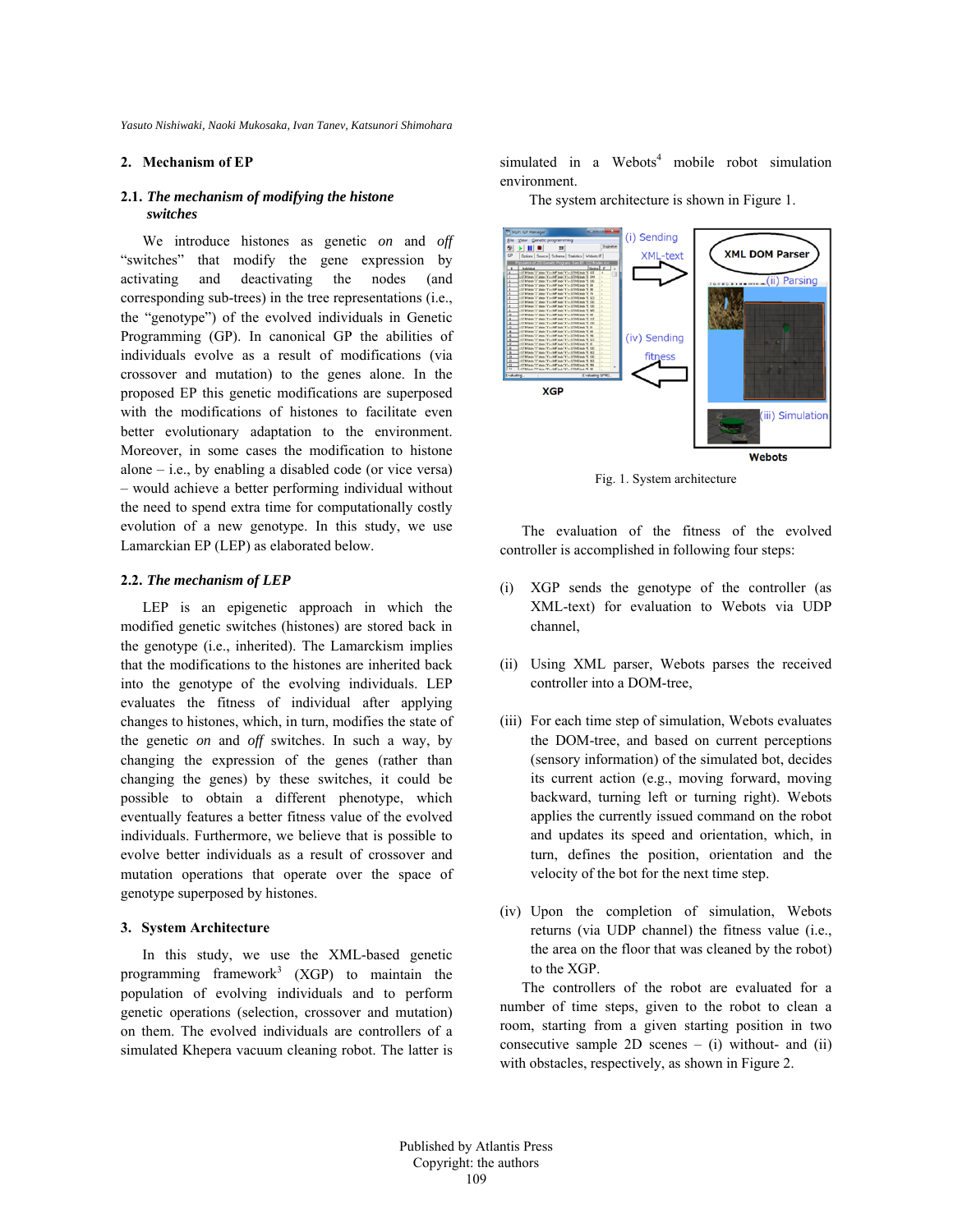

Fig. 2. Experimental setup consisting in two sample scenes: without- (left) and with obstacles (right), respectively. The robot evolves the ability to clean these two rooms consecutively, at two consecutive stages of an incremental evolution.

# **4. Experiments**

To verify the feasibility of incorporating histones, we performed two experiments. These two experiments were intended to allow us to compare the efficiency of evolution via LEP and canonical GP, respectively.

# **4.1.** *Exploring evolution characteristic of LEP*

In this experiment, we explore how histones influence the efficiency of evolution. The controller of the robot is evolved in the first stage (i.e., room without obstacles) of LEP under the same conditions as GP. We believed that introducing histone would facilitate a faster evolution in that it would require lower computational effort (i.e., would feature a reduced number of evolved generations).

### **4.2.** *Two-staged incremental evolution*

During the first stage of the incremental evolution, the robot evolves via GP its ability to efficiently clean the room without obstacles. Then, the best controllers are used to seed the second stage of the evolution which involves an evolution (via GP) of the ability to clean the room with obstacles. The same two-staged incremental evolution is used applying LEP with histonemodification at both stages.

After that, the best controllers of second stage are evaluated again in the room without obstacles (i.e., the same environment that is used during the first stage) to

investigate their abilities to adapt to the "new" environment. Because of changing environment, the controllers would need to evolve new features in order to perform well in it. We believe that individual used applying LEP can adapt to the new environment by just switching some of their genes *on* and *off* instead of evolving new genotype from scratch.

#### **5. Experimental Results**

#### **5.1.** *Result of one-staged evolution*

The results of applying LEP or GP on individuals evolved are shown in Figure 3.



Fig. 3. Fitness convergence of LEP (blue) and GP (red), respectively. The maximum number of generations is 100. The number of evaluations per one generation of individuals applying LEP is two times as many as GP.

As Figure 3 indicates, the controllers, evolved via LEP have better fitness and evolve faster (with lower number of generations) than canonical GP. On the other hand, the average complexity of genotype (in number of nodes in their DOM-trees) is higher in LEP, which, in turn result in an increased computational overhead because of slower evaluation of these genotypes. This finding implies that the improvement of computational effort due to the incorporation of histones in LEP comes at the cost of some degradation of computational performance. This degradation, however, is rather negligible, because, in the considered application of LEP, the runtime, needed to simulate the physics of the Khepera robot is much longer than the time spent for evaluating the DOM-tree of the genotype.